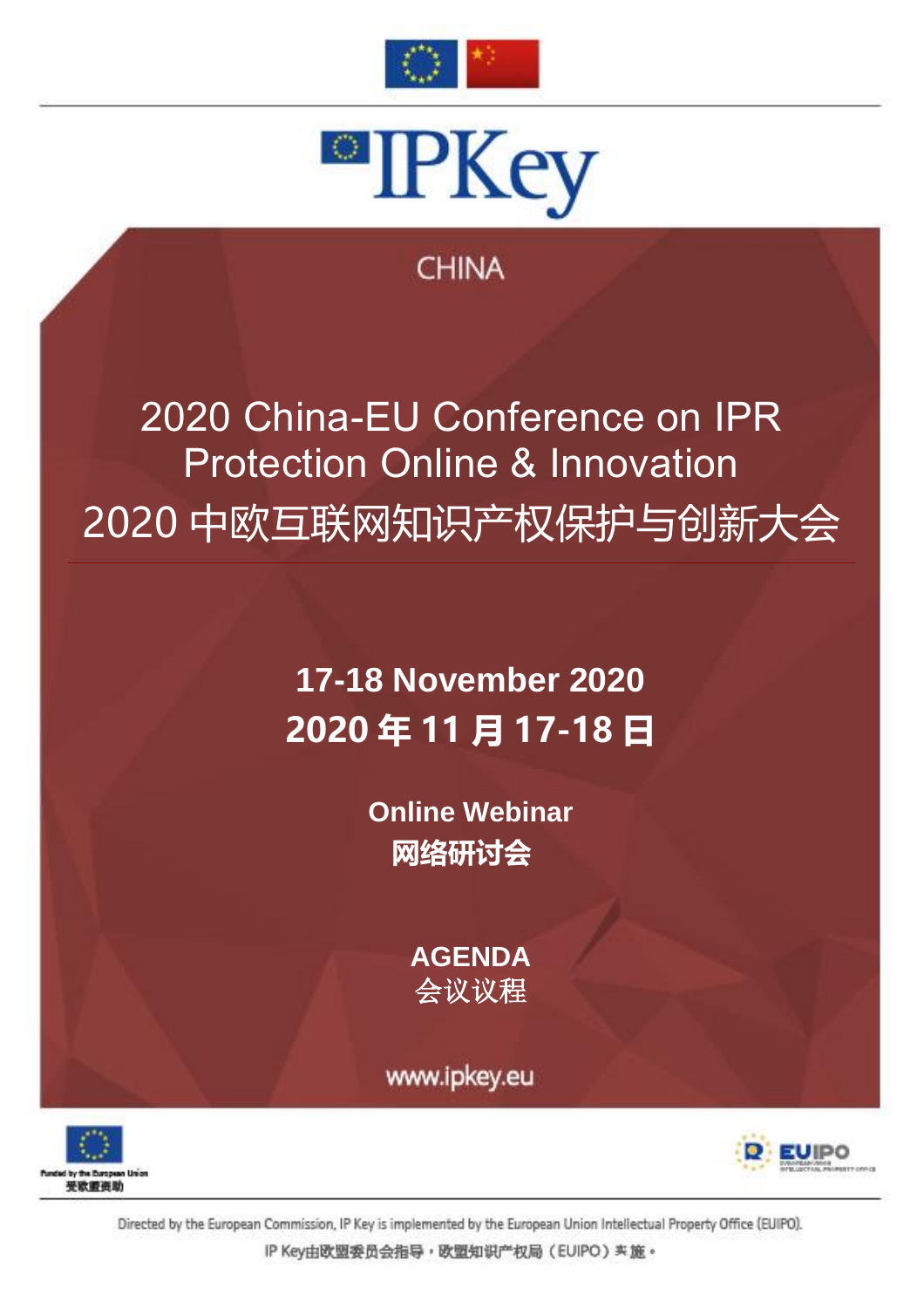### *Location: Zoom* 地点:*Zoom* 虚拟会议平台 14:30 – 15:00 Registration (Please connect 15'-30' before the session starts) 在线签到 (请于培训开始前 15 至 30 分钟接入平 台) 15:00-15:05 **Opening remarks and presentation of the webinar 开幕致辞及线上研讨会简介** Moderator: *Andrea Caballe, Activity Coordinator from IP Key China.* 主持人: *安德雅, IP Key China, 项目主管.* 15:05-15:40 **IPR Protection Mechanism Enhanced for Global SMEs under the framework of the Ecommerce Law 发言主题: 阿里巴巴升级全球中小企业知识产权保 护机制** Update on the take-down mechanisms offered by Alibaba to SMEs for the online protection of their Intellectual Property Rights. 阿里巴巴面向中小型企业的打击侵权行为机制、网络 **17 November 2020: The framework of the 2019 Ecommerce Law 2020 年 11 月 17 日:2019 年《电商法》框架**

知识产权保护进展报告

*Speaker: Mick Ryan, Director of Brand Protection Department of Alibaba* 演讲嘉宾: *Mick Ryan* 阿里巴巴集团品牌保护部总监

15:40-15:55 Q&A

问答







Directed by the European Commission, IP Key is implemented by the European Union Intellectual Property Office (EUIPO).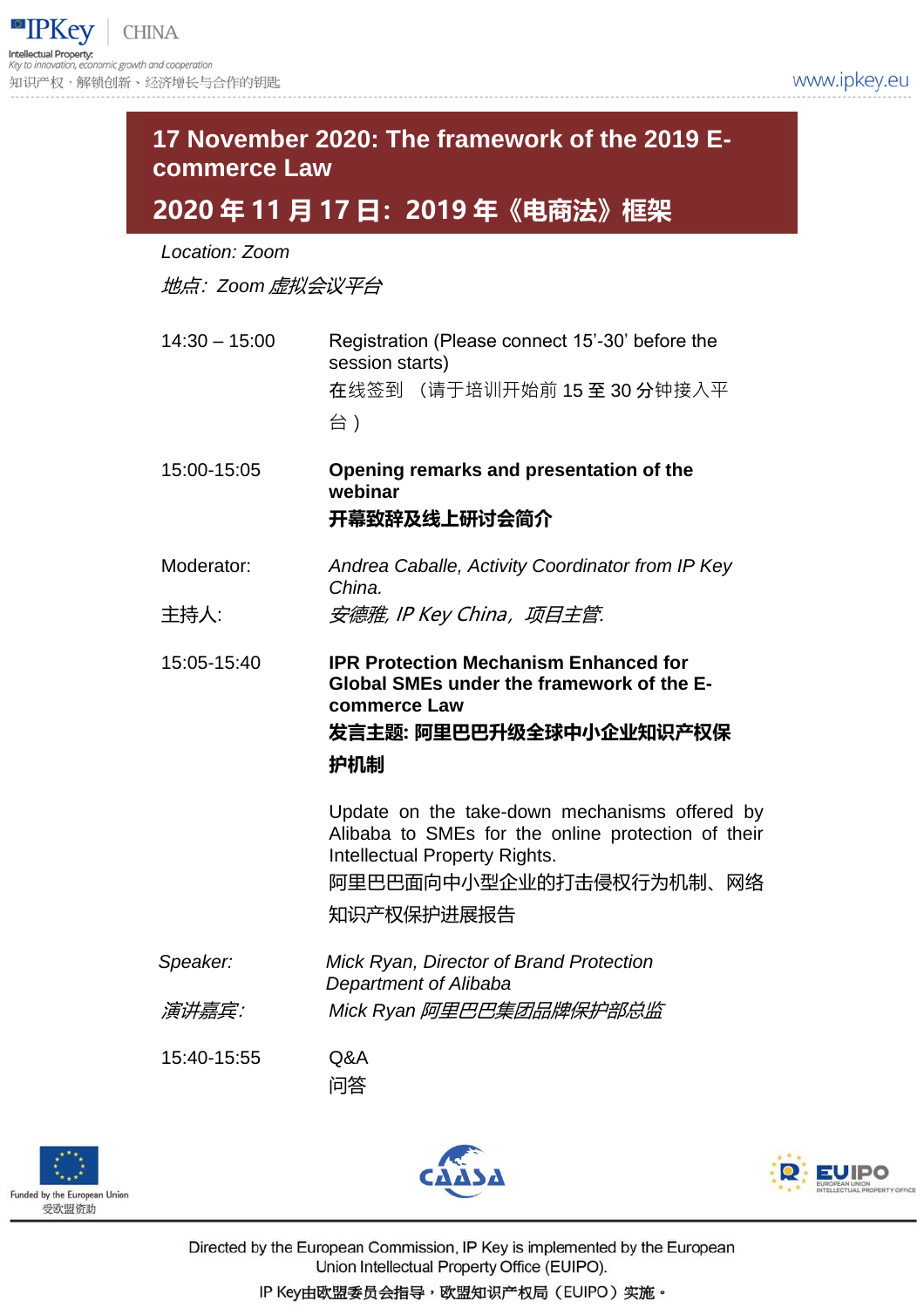| 15:55-16:00 | <b>Break</b><br>茶歇                                                                                                                                                                                                                      |
|-------------|-----------------------------------------------------------------------------------------------------------------------------------------------------------------------------------------------------------------------------------------|
| 16:00-16:30 | <b>Changes and challenges faced by businesses</b><br>today.<br>企业界现在面临的变化与挑战。                                                                                                                                                           |
|             | on the take-down<br>the<br>Update<br>strategy<br>from<br>businesses' perspective. Description on how they<br>adapted to platforms' new guidelines and<br>their<br>expectations on the evolution of the e-commerce<br>legal environment. |
|             | 介绍企业视角的打击侵权行为策略。关于企业如何适                                                                                                                                                                                                                 |
|             | 应平新指南以及对电商法律环境的展望。                                                                                                                                                                                                                      |
| Speaker:    | Reinout van Malenstein, Senior Counsel at HFG<br>Law & Intellectual Property, Vice-Chair of the IP<br><b>Working Group at the European Union Chamber</b><br>of Commerce in China.                                                       |
| 报告人:        | Reinout van Malenstein,中国欧盟商会 IP 工作<br>小组副主席.                                                                                                                                                                                           |
| 16:30-16:45 | Q&A<br>问答                                                                                                                                                                                                                               |
| 16:45-16:50 | <b>Break</b><br>茶歇                                                                                                                                                                                                                      |
| 16:50-17:50 | Non-legislative measures to prevent piracy.<br>预防盗版的非法律措施。                                                                                                                                                                              |
|             | Building of partnerships with online intermediaries<br>including couriers, payment processors and digital<br>advertising companies. Advantages of cooperation                                                                           |

a MoU approach to the Chinese market. 与包括快递物流公司、支付处理机构和数字广告公司 在内的网络中间环节建立合作关系。合作模式的优势:

models: continuing the exploration of the feasibility of







Directed by the European Commission, IP Key is implemented by the European Union Intellectual Property Office (EUIPO).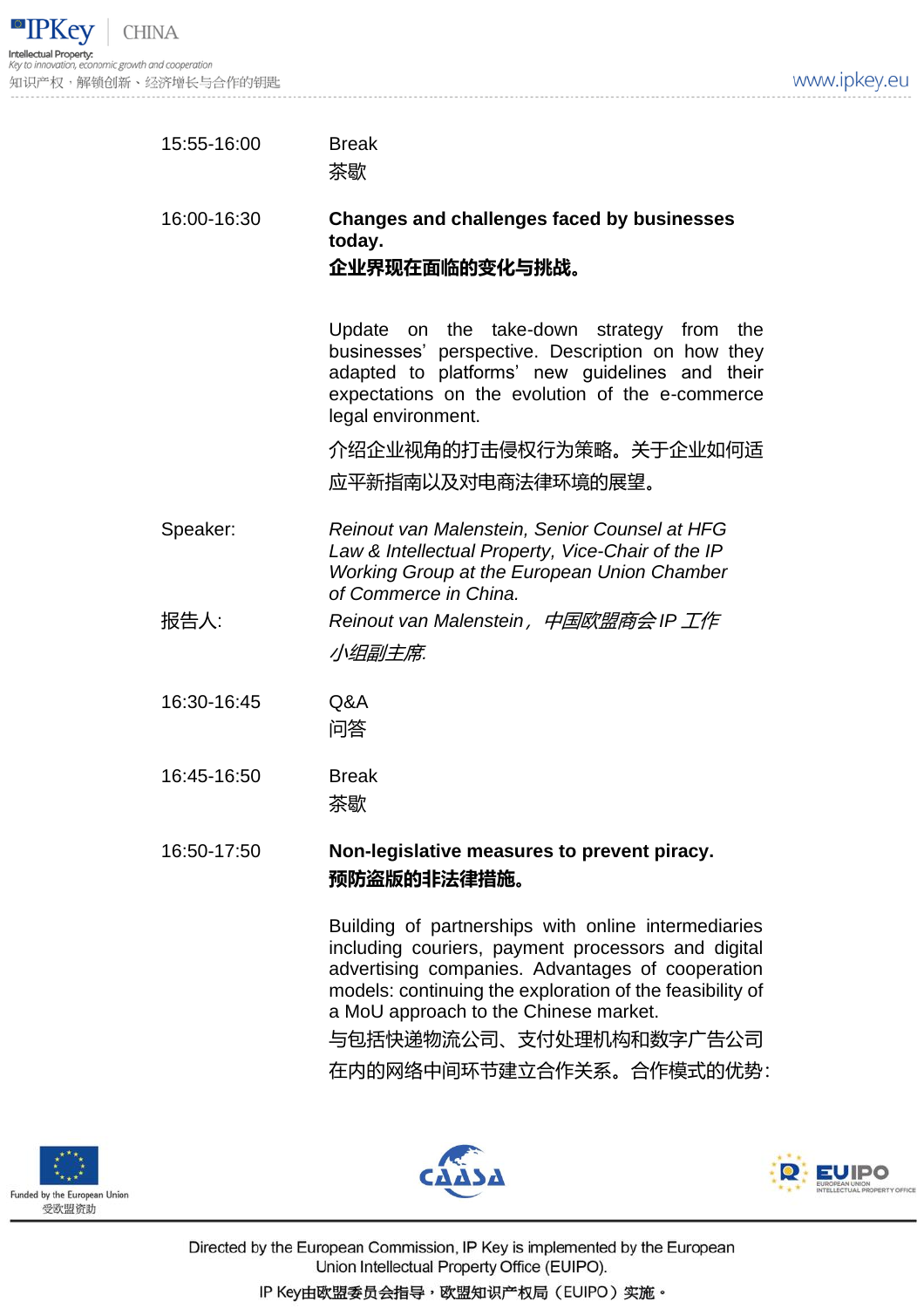

|                   | 可进一步探索谅解备忘录路径在中国市场的可行性。                                                                                                                     |
|-------------------|---------------------------------------------------------------------------------------------------------------------------------------------|
| Speaker:<br>演讲嘉宾: | Wu Di, Brand Protection Department of JD.com<br>吴迪 京东集团品牌保护部                                                                                |
| Speaker:          | Hannah Ryder from Development Reimagined,<br>Team Leader in charge of drafting the 2019 MoU<br>feasibility study on behalf of IP Key China. |
| 报告人:              | 芮婉洁,睿纳新国际咨询公司。代表 IP Key<br>究。                                                                                                               |
| 17:50-18:00       | Q&A<br>问答                                                                                                                                   |







Directed by the European Commission, IP Key is implemented by the European Union Intellectual Property Office (EUIPO).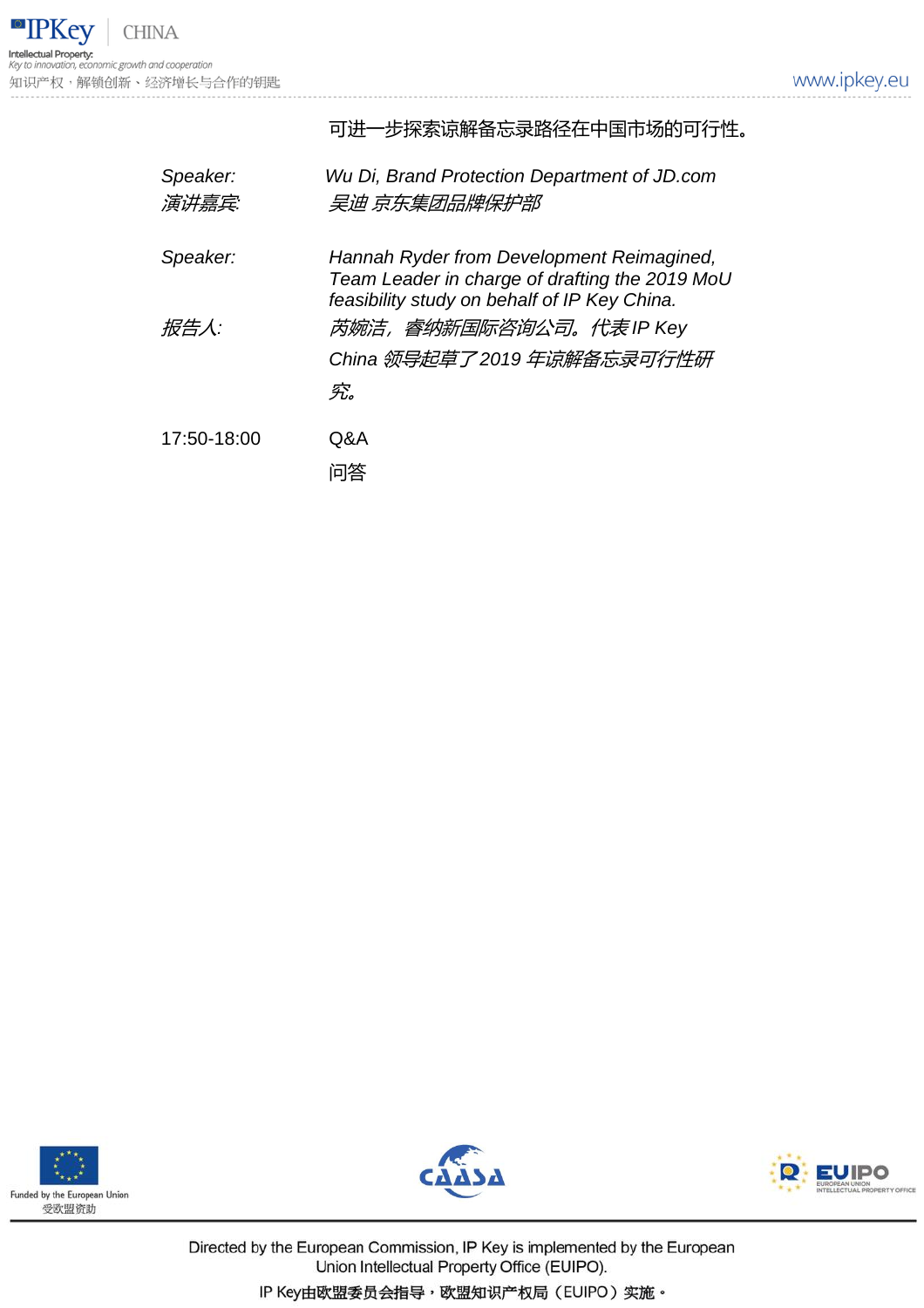### **18 November 2020: Intellectual Property Rights and new trends in the e-commerce sector**

#### **2020 年 11 月 18 日:知识产权及电商行业新趋势**

Location: *Zoom*

地点:*Zoom* 虚拟会议平台

**14:45-15:00** Registration (Please connect 15' before the session starts) 在线签到 (请于培训开始前15至30分钟接入平台) **15:00-15:05 Opening remarks and presentation of the webinar 开幕致辞及线上研讨会简介** *Moderator: Andrea Caballe, Activity Coordinator at IP Key China.* 主持人: *安德雅, IP Key 中国项目,项目主管.* **15:10-15:40 New formats of e-commerce and the IP protection challenges posed.** 新**电**商模式及其**带**来的知**识产权**保**护**挑**战**。 The protection of Intellectual Property Rights across the new forms of e-commerce including live streaming platforms, social media, mini programs, C2M or recommerce platforms. 新电商模式(包括直播平台、社交媒体、小程序、 C2M或翻新反售平台)领域的知识产权保护。 *Speaker: Michael Chu, Pinduoduo Brand Protection* 演讲嘉宾*: Michael Chu,* 拼多多品牌保护部 **15:40-15:55** Q&A 问答 **15:55-16:00** Break 茶歇







Directed by the European Commission, IP Key is implemented by the European Union Intellectual Property Office (EUIPO).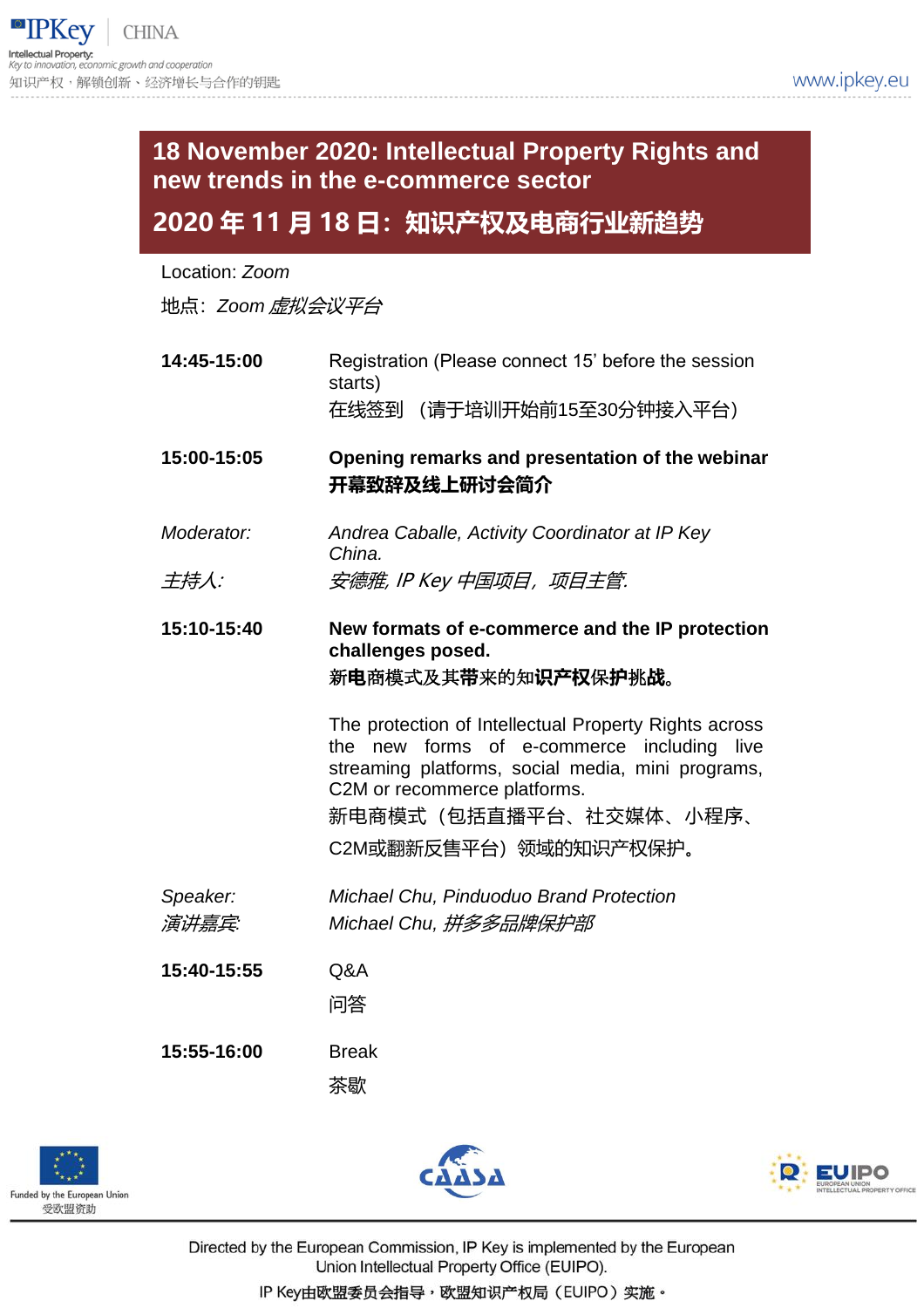

| 16:00-16:30 | Industry focus: cosmetics and personal care.<br>行业焦点:化妆品与个人护理用品。                                                                                                                                                                                                                                                                                                                                                                                               |
|-------------|----------------------------------------------------------------------------------------------------------------------------------------------------------------------------------------------------------------------------------------------------------------------------------------------------------------------------------------------------------------------------------------------------------------------------------------------------------------|
|             | The protection of Intellectual Property rights for<br>products sold on e-commerce channels could<br>represent different challenges, based on the industry<br>the goods come from. The cosmetics and personal<br>care industries present specific concerns in terms of<br>health risks that might turn counterfeits into heavier<br>liabilities for IP holders.<br>保护电商销售产品的知识产权,可能面临产品具体所<br>处行业的特定挑战。化妆品与个人护理用品行业因健<br>康风险引发特别关注。该风险可能使打击假冒产品成<br>为权利人更沉重的责任。 |
|             |                                                                                                                                                                                                                                                                                                                                                                                                                                                                |
| Speaker:    | Rieko Michishita, partner at Bird & Bird                                                                                                                                                                                                                                                                                                                                                                                                                       |
| 报告人:        | Rieko Michishita, 鸿鹄律师事务所合伙人                                                                                                                                                                                                                                                                                                                                                                                                                                   |
| 16:30-16:45 | Q&A                                                                                                                                                                                                                                                                                                                                                                                                                                                            |
|             | 问答                                                                                                                                                                                                                                                                                                                                                                                                                                                             |
| 16:45-16:50 | <b>Break</b>                                                                                                                                                                                                                                                                                                                                                                                                                                                   |
|             | 茶歇                                                                                                                                                                                                                                                                                                                                                                                                                                                             |
| 16:50-17:50 | New tech and new strategies in IPR protection and<br>enforcement.<br>知 <b>识产权</b> 保 <b>护</b> 与执法领域的新技 <b>术</b> 、新策略。                                                                                                                                                                                                                                                                                                                                           |
|             | Obtention of information and evidence collection for<br>IPR holders and law enforcement. New technologies<br>to find, track and notarise counterfeits. Protecting IPR<br>in the cross-border e-commerce landscape. Cross-<br>border data protection and data compliance.<br>为权利人和执法工作获取信息、收集证据。发现、追<br>踪和鉴证假冒产品的新技术。跨境电商领域的知识产<br>权保护。跨境数据保护与数据合规。                                                                                                             |







Directed by the European Commission, IP Key is implemented by the European Union Intellectual Property Office (EUIPO). IP Key由欧盟委员会指导,欧盟知识产权局(EUIPO)实施。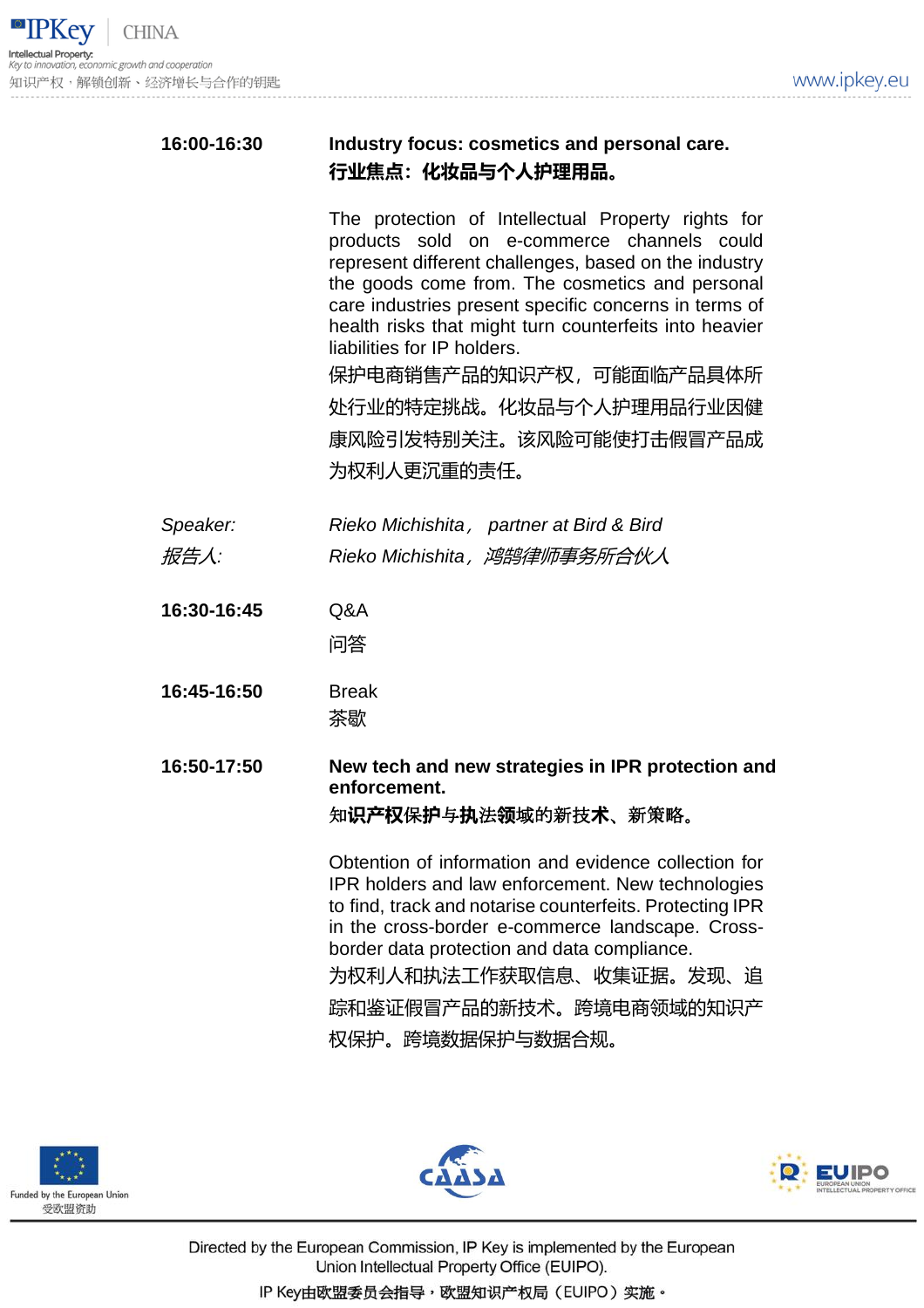**• IPKey CHINA Intellectual Property:**<br>Key to innovation, economic growth and cooperation 知识产权,解锁创新、经济增长与合作的钥匙

| Speaker:         | Conan Chen, Senior Director of Public Policy<br>and Government Affairs from AMAZON |
|------------------|------------------------------------------------------------------------------------|
| 报告人:             | 陈超,亚马逊公共政策和政府事务高级总监                                                                |
| Speaker:         | Erling Vestergaard, IP Enforcement Expert at the<br><b>EUIPO Observatory</b>       |
| 报告人:             | Erling Vestergaard,欧盟知识产权局观察组织知<br>识产权执法专家                                         |
| Speaker:<br>报告人: | Antoine Aubert, EUIPO Observatory<br>Antoine Aubert, 欧盟知识产权局观察组织                   |
| 17:50-18:00      | Q&A<br>问答                                                                          |
| 18:00-18:05      | <b>Closing remarks</b><br>闭幕致辞                                                     |







Directed by the European Commission, IP Key is implemented by the European Union Intellectual Property Office (EUIPO).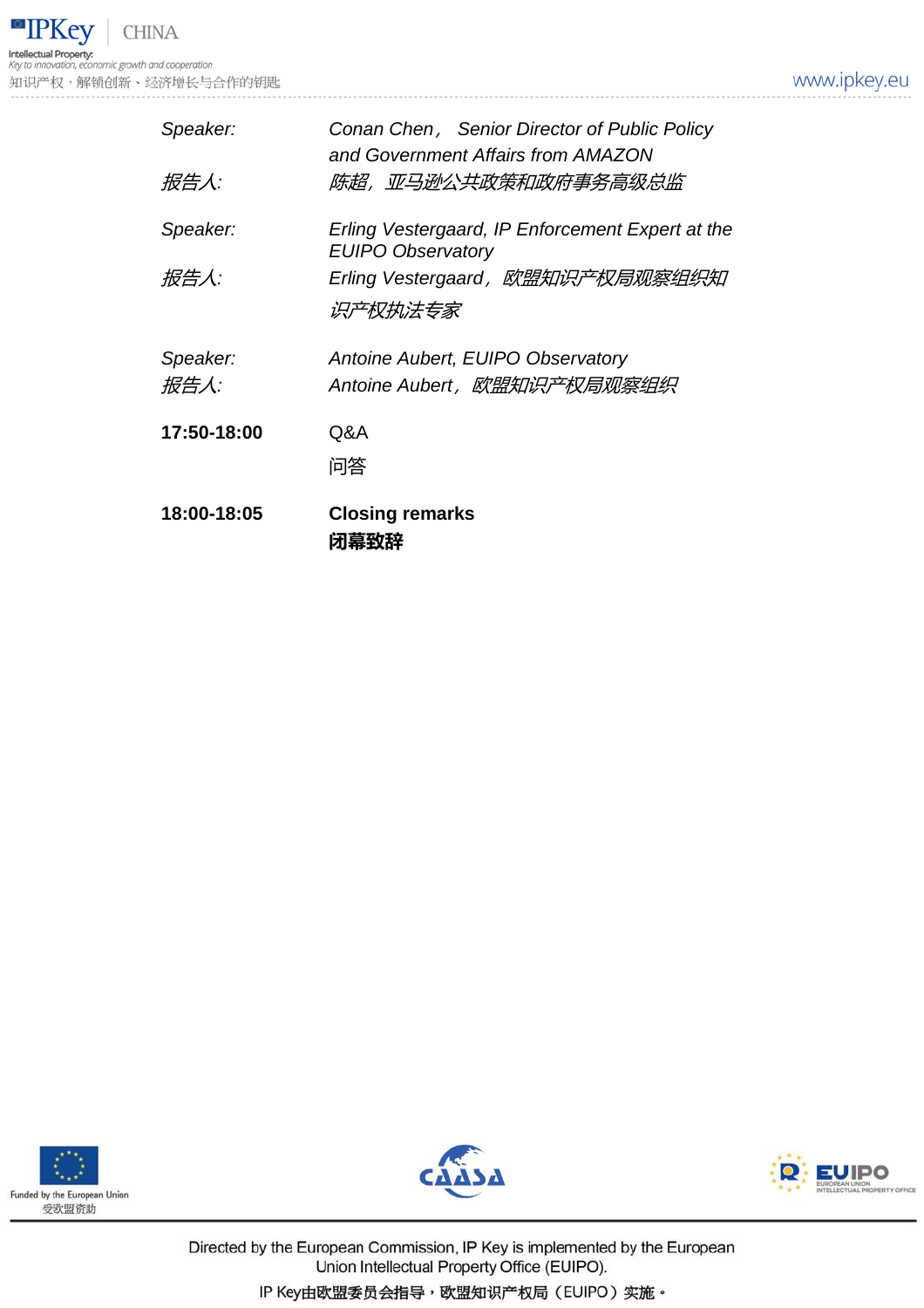

### 演**讲**嘉**宾**与主持人 **Speaker & Moderators**



安德雅, IP Key China 项目主管。巴黎第一大 学毕业,巴塞罗那律师 协会认证律师,执业经 验丰富。加入 IP Key

China 前,安德雅在由欧盟资助、中国欧 盟商会实施的欧盟中国知识产权中小企业 服务处担任项目经理、知识产权专员。安 德雅此前于伟和国际知识产权事务所 (Schmitt & Orlov)北京、金边办事处 任高级客户经理,专注外商知识产权执法 策略,并成功开发、拓展事务所西班牙、 拉美客户群。目前,安德雅主要负责协 调、实施 IP Key China 知识产权相关活 动,协助中国应对知识产权领域特定新兴 挑战,为欧盟利益攸关方提供支持。安德 雅 2012 年以来定居北京。

**Andrea Caballe**, Activity Coordinator for IP Key China, is an experienced lawyer who graduated from Paris I Panthéon-Sorbonne and proceeded to become a qualified lawyer with the Barcelona Bar Association in Spain. Before joining IP Key China, Andrea worked as a Project Manager and IP Expert at the China IPR SME Helpdesk a project funded by the EU and implemented by the European Chamber of Commerce.

Before her time at the Chamber, Andrea was a senior client manager at the Beijing and Phnom Penh offices of Schmitt & Orlov, an international Intellectual Property firm where she specialised in IP enforcement strategies for foreign companies, where she also built the Spanish and Latin-American portfolio of clients.



**丘若梅**,欧洲联盟驻华 代表团,主管贸易部门 知识产权事务。

此前在布鲁塞尔的欧盟 总部工作 8 年,负责贸易救济、并购监管 和反垄断调查工作。

**Hélène Juramy** is in charge of Intellectual Property topics at the trade section of the Delegation of the European Union to China.

Before taking the position in Beijing, she worked 8 years at the European Commission in Brussels on trade defence, merger control and antitrust investigations.







Directed by the European Commission, IP Key is implemented by the European Union Intellectual Property Office (EUIPO).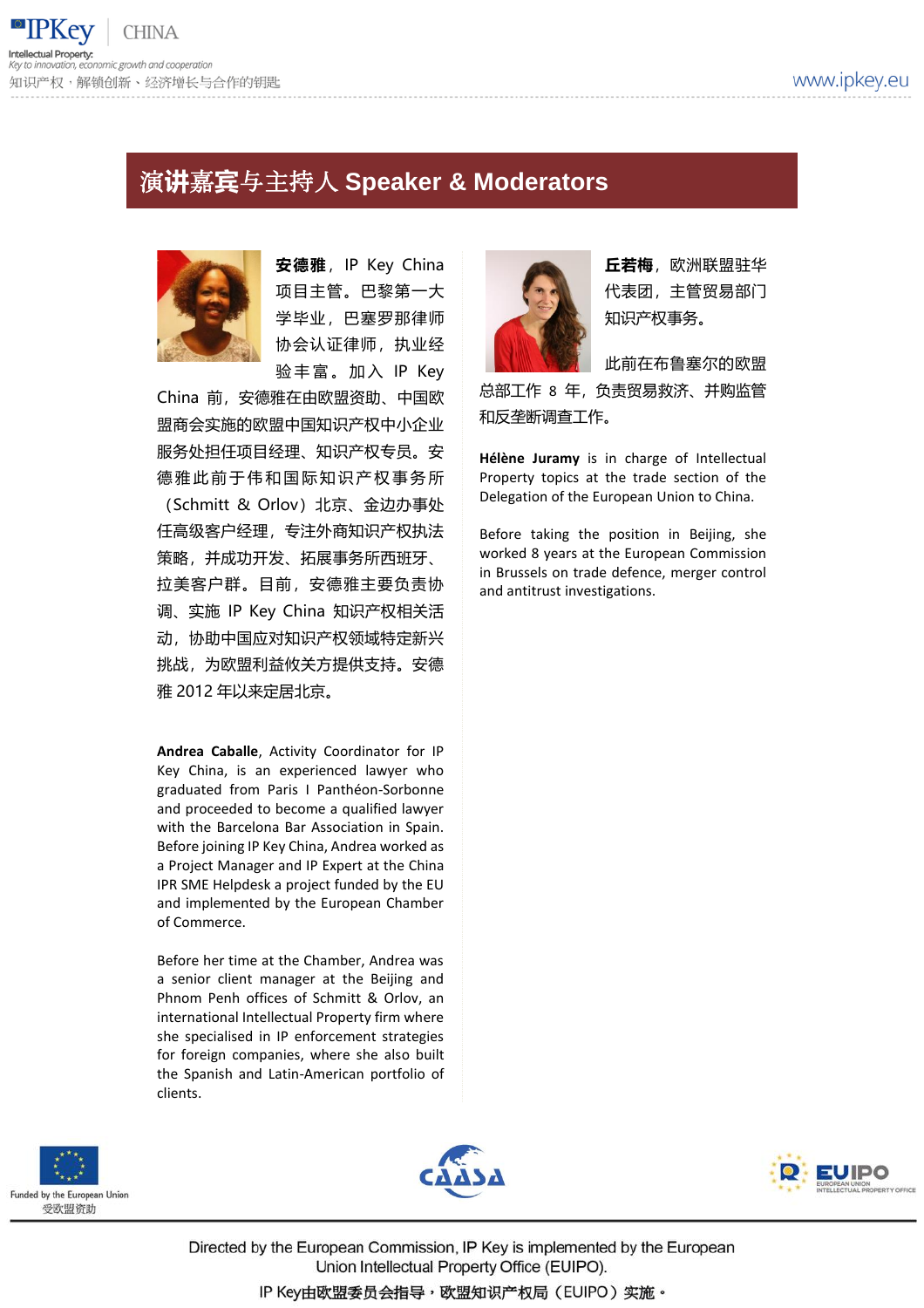In her current position Andrea coordinates and implements activities designed to support EU interests by helping China address selected emerging challenges in IP.

She has been a resident in Beijing since 2012.







Directed by the European Commission, IP Key is implemented by the European Union Intellectual Property Office (EUIPO).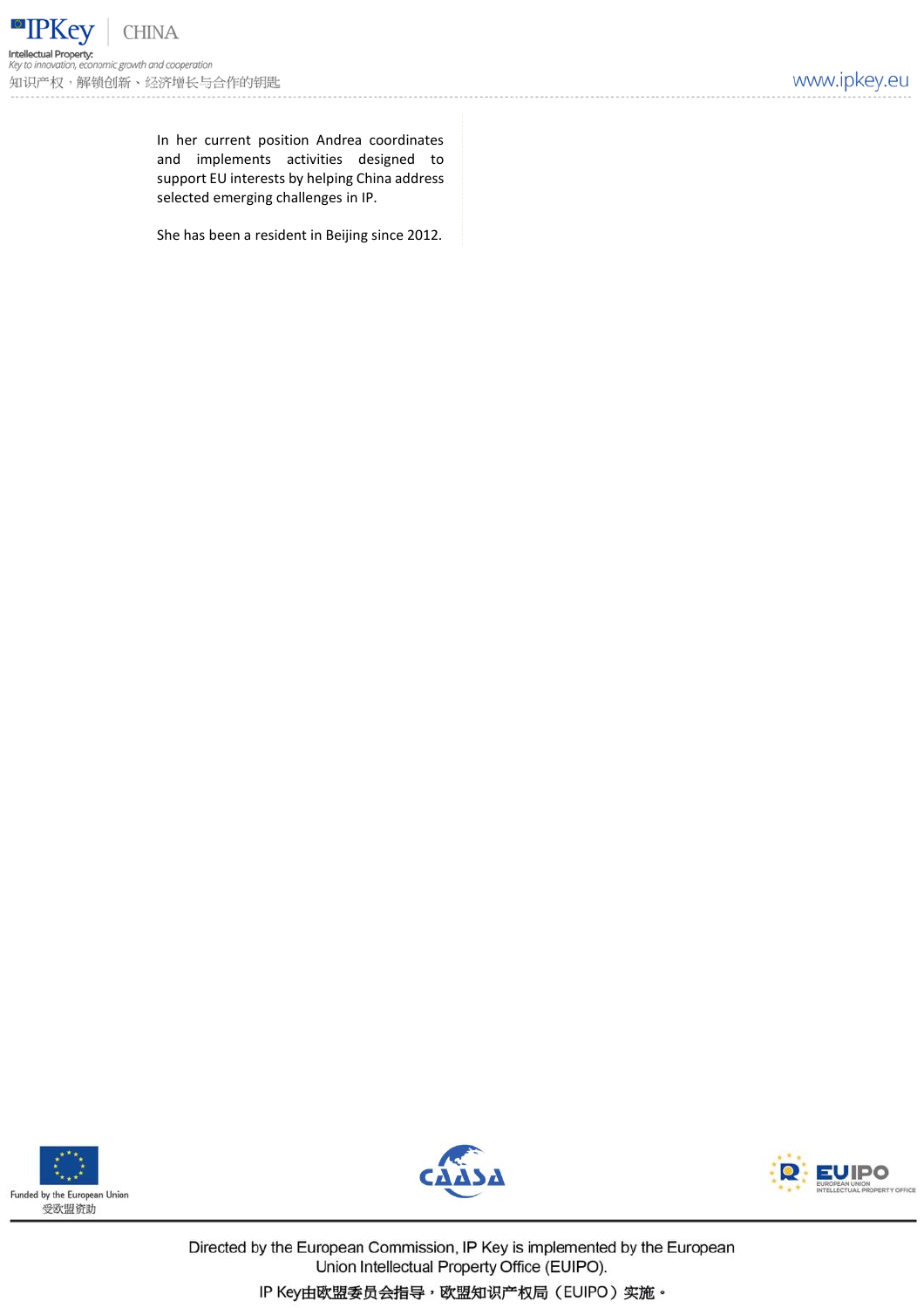www.ipkey.eu





**芮婉洁**是睿纳新国际咨 询(北京)有限公司 的 首席执行官,这是一家 专注于国际合作的开拓 性咨询公司,并且是在 中国的外商独资企业。

她还是中国英国商会执行委员会委员。芮 婉洁是肯尼亚和英国的前外交官,也是一 名经济学家,接受过将近 20 年的战略政 策咨询,分析,项目设计,管理和交付方 面的培训,包括为联合国组织和中国,欧 盟及其他国家的利益相关者提供服务非洲 国家。

**Hannah Ryder** is the CEO of Development Reimagined, a pioneering international cooperation-focused consultancy and a wholly foreign owned enterprise in China. She also sits on the Executive Board of the British Chamber of Commerce in China.

Hannah is a former diplomat from both Kenya and Britain, and an economist by training with close to 20 years of experience of strategic policy advisory, analysis, project design, management and delivery – including for UN organisations and stakeholders in China, the EU and various African countries.

Hannah is the recipient of numerous awards for her leadership in China and Africa and her contributions to gender diversity, has played various advisory roles for the UN, and is regularly cited in and invited to write/talk on global media outlets such as Bloomberg, Project Syndicate, Quartz Africa, the Diplomat, the Guardian, CGTN, TRT, and more. She is fluent in English, proficient in elementary Chinese, French and Swahili.



**道下理惠子**是鸿鹄律师 事务所知识产权组合伙 人。她已在中国定居24 多年,对中国大陆的法 律问题解决方式有着深 刻见解。多年以来她为

来自全球各地的客户管理知识产权组合, 覆盖许可、游戏、出版、零售、技术、电 子和工程等多个行业。她在协调处理知识 产权争议方面具备广泛经验,包括中国市 场的专利、外观、著作权、商标、商业秘 密以及不公平竞争等事宜。另外她还领导 鸿鹄在中国的反盗版工作,与亚太地区的 合伙人和专业人士密切合作处理跨境事 宜。她 1994 年来到北京学习中文,1996 年起在中国人民大学开始本科课程学习, 是修读中国法律的首批外国留学生之一。

**Rieko Michishita** is a partner of the Intellectual Property Group of Bird & Bird LLP. Having lived in China for over 24 years, she has acquired deep insights into the handling of legal matters in the PRC. Over the years, she has managed IP portfolios for global clients across numerous industries including licensing, gaming, publishing, retail, technology, electronics and engineering.

She has extensive experience in coordinating IP disputes including patents, copyrights, trade marks, trade secrets and unfair competition in China. She also leads Bird & Bird's anti-counterfeiting practice in China and work closely with regional partners and specialists in the Asia Pacific region on crossborder matters.

She started her Chinese journey as a language student in Beijing in 1994 and was one of the first foreign students to study Chinese Law, undertaking the undergraduate programme at People's University in 1996.







Directed by the European Commission, IP Key is implemented by the European Union Intellectual Property Office (EUIPO).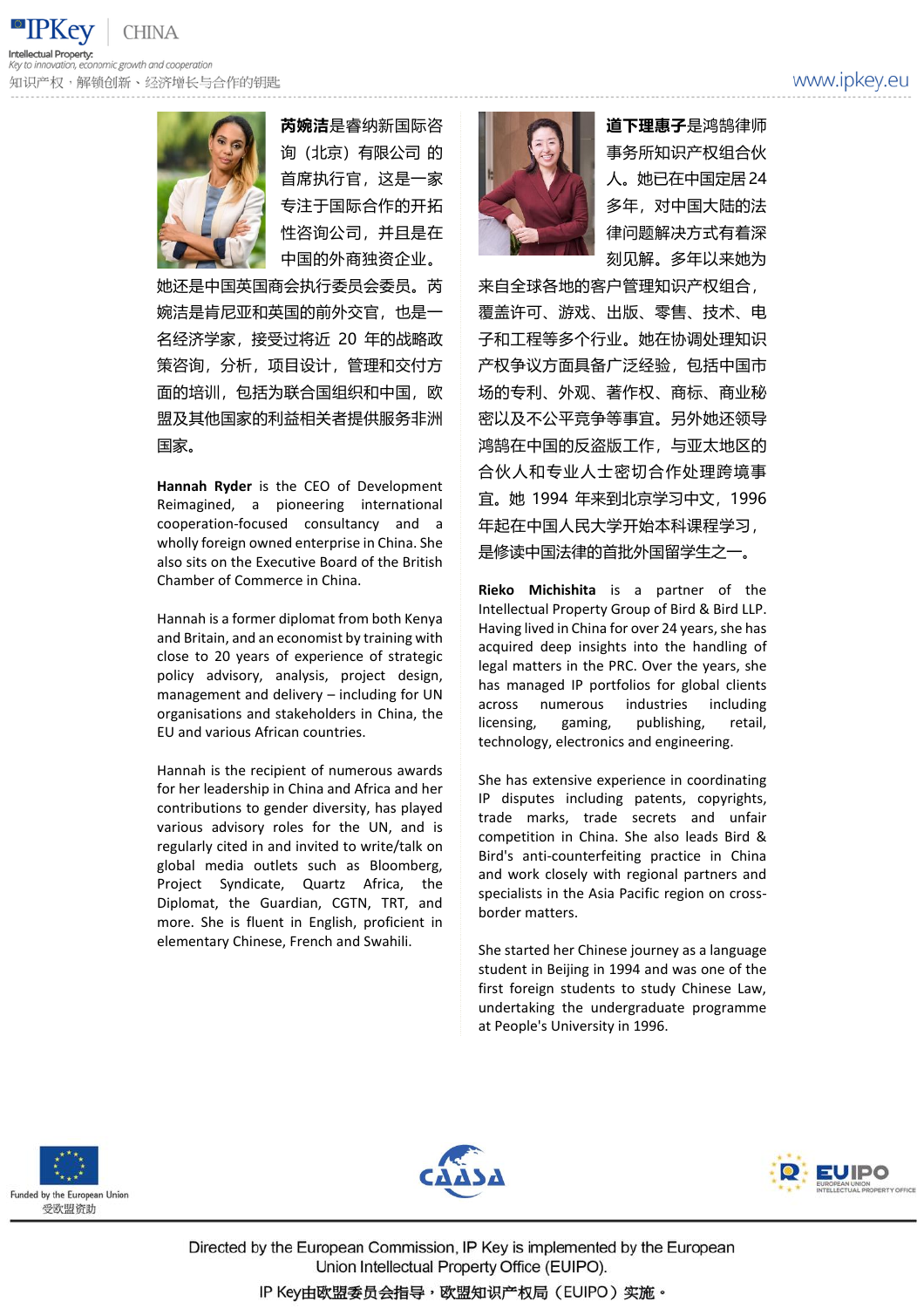



**Reinout van Malenstein**, 中国欧盟商会 IP 工作小组 副主席,欧洲商标权利人 协会中国委员会秘书,中 国恒方知识产权咨询有限

公司(北京和上海)资深律师,在由欧委 会资助的知识产权项目中国知识产权中小 企业服务处担任专家。作为一名在中国执 业的律师,他在中国的知识产权、打击盗 版和对外直接投资领域专业能力深厚,提 供公司事务、商标、著作权、专利和商业 机 密 等 方 面 的 企 业 咨 询 服 务 。 曾 为 Kienhuis Hoving 中国业务负责人,富而 德律师事务所知识产权律师。荷兰乌得勒 支大学学士、硕士,北京大学中国法法律 硕士。

**Reinout van Malenstein** is Senior Counsel at HFG Law & Intellectual Property in China (Beijing and Shanghai). As a lawyer at a Chinese law firm, with great expertise in intellectual property rights, privacy and FDI in China, he advises companies on, corporate issues, trade marks, copyright, patents, and trade secrets in China.

Reinout is National Vice-Chair of the Intellectual Property Working Group of the European Chamber of Commerce in China, and he is Secretary of the China Team of MARQUES.

Reinout has worked as an expert for the China IPR SME Helpdesk, a project of the European Commission, on intellectual property. Before that he was the head of the China practice at Kienhuis Hoving NV and a lawyer on intellectual property at Freshfields Bruckhaus Deringer LLP. He graduated with a LL.B. and LL.M. from Utrecht University, and a LL.M. in Chinese law from Peking University.



**Erling Vestergaard,**丹麦 律师,近 32 年执业经 历,其中 20 余年从事丹 麦检察工作。2006 年以 来,专攻知识产权犯罪。

2014 年加入欧盟知识产权局,尤其关注 互联网相关问题及新型颠覆性、转型性技 术的相关影响。

**Erling Vestergaard** has been a Danish lawyer for almost 32 years, more than 20 of those serving as a Danish prosecutor, and has since 2006 specialised in intellectual property crime.

From November 2014 he has worked for the European Intellectual Property Office where he has taken a special interest in Internet related issues and the impact of new disruptive and transformative technologies.







Directed by the European Commission, IP Key is implemented by the European Union Intellectual Property Office (EUIPO).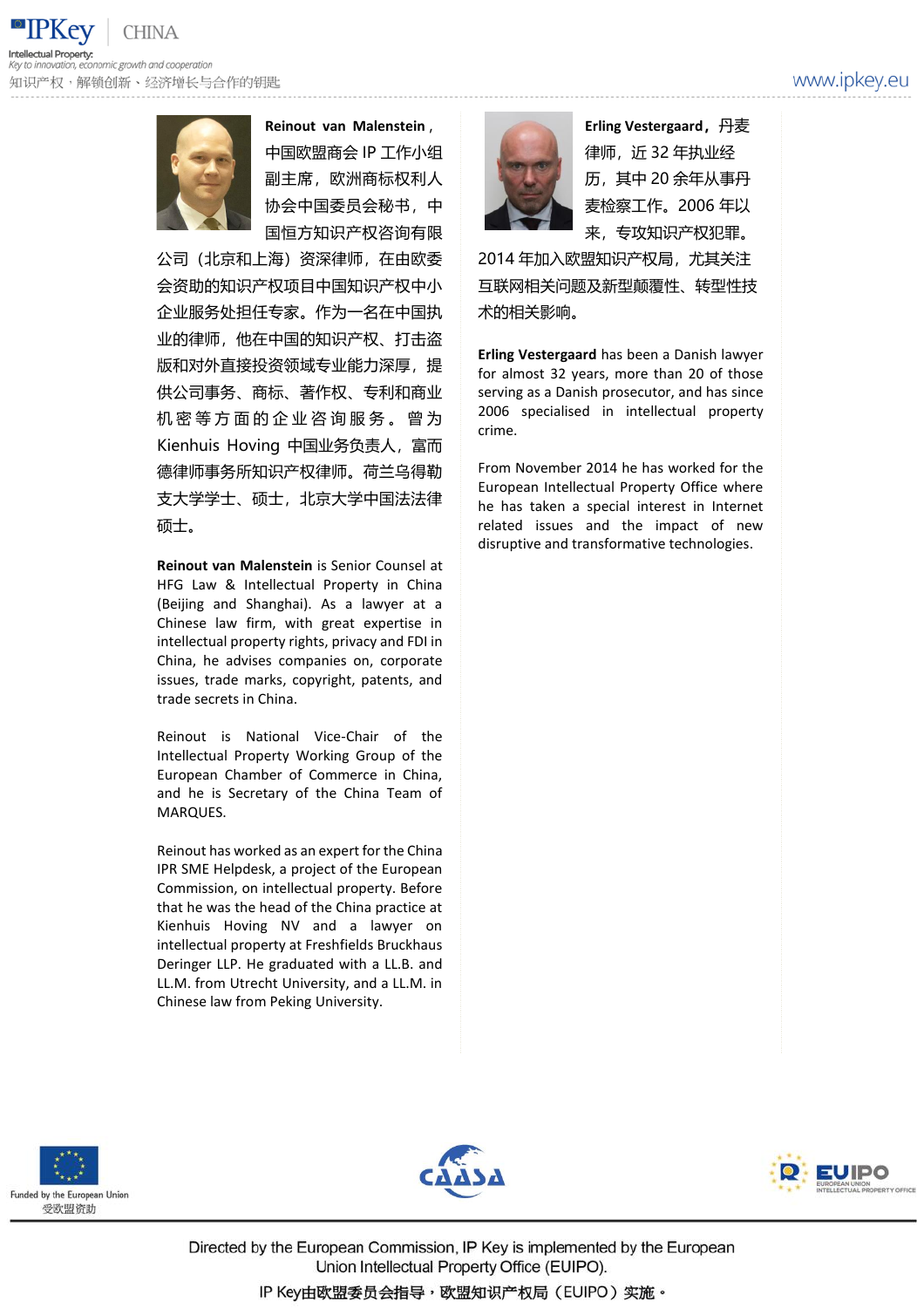**Antoine Aubert,** 法国知识产权律师。过去 15 年间,助力欧盟委员会、电子游戏行 业以及科技公司应对信息社会服务相关法 律和监管问题。2018 年 9 月起加入欧盟 知识产权局,负责推动权利人和代理人合 作,打击知识产权侵权行为。

**Antoine Aubert** is a French IP lawyer. For the past 15 years he has been working for the European Commission, video game industry, as well as technological companies on legal and regulatory issues related to the development of information society services.

From September 2018 he has worked for the European Intellectual Property Office where he is dealing with the cooperation between IP right holders and intermediaries to undermine IP infringing activities.







Directed by the European Commission, IP Key is implemented by the European Union Intellectual Property Office (EUIPO).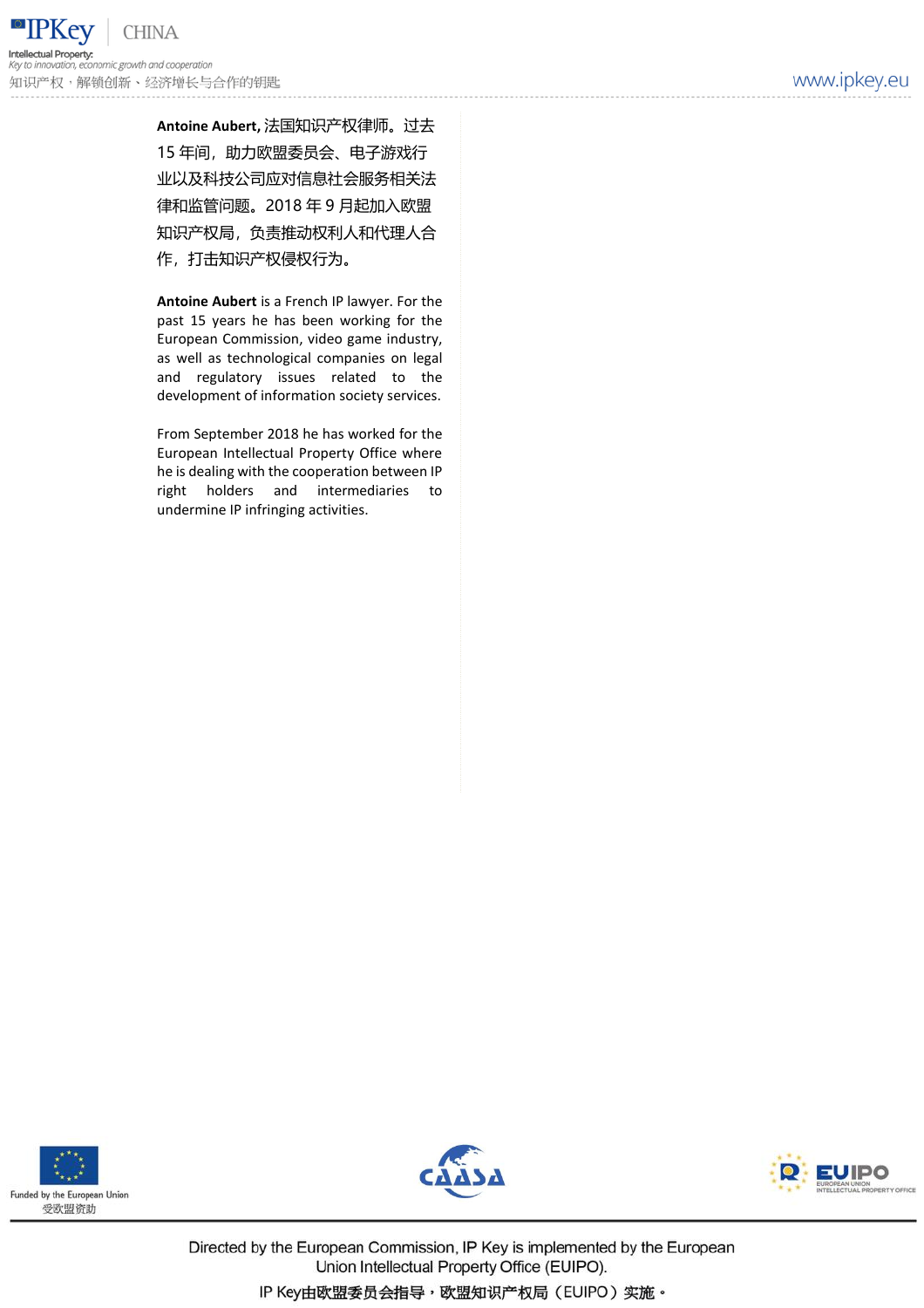**CHINA** mic growth and cooperation 知识产权,解锁创新、经济增长与合作的钥匙



**Mick Ryan**,阿里巴巴集 团品牌保护合作总监。 由 Mick 带领的品牌保护 合作小组负责支持 IP 权 利人在阿里巴巴所属互联 网平台上全方位有效地履

行其权利。

**Mick Ryan** is Director of Brand Protection Cooperation at Alibaba Group.

The Brand Protection Cooperation team which Mick leads, is responsible for supporting IP rights holders to enforce their rights as effectively as possible on Alibaba's various ecommerce platforms. This includes brands which are developing brand protection strategies using Alibaba tools such as the Intellectual Property Protection platform (the IPP), and those bringing cases for offline enforcement to the AIC or Chinese police.

**陈超**,现任亚马逊中国公共政策及政府事 务高级总监,通过与政府部门合作,推进 中国知识产权法规政策的制定与执行。他 在商标与版权保护、调查与风险管控领域 拥有超过 10 年的从业经验, 曾在 L Brands、雅诗兰黛、通用汽车、博世等跨 国公司和商业咨询机构负责中国和亚太区 的知识产权事务。自 2010 年起至今, 他 长期服务于中国外商投资企业协会优质品 牌保护委员会(品保委), 担任最佳案例 与执法委员会主席,负责商标法法律适 用、互联网领域维权、平行进口等研究课 题。

**Conan Chen** currently serves as the Senior Director, Public Policy & Government Affairs for Amazon leading external advocacy efforts, outreach programs, partnerships, and initiatives in support of IP protection.

Before Amazon, he was in charge of IP protection for a few multinational companies like L Brands, Estee Lauder, General Motors, Robert Bosch as well as IP consulting agencies leading his team to develop an IP protection strategy and direct external & internal resources to deploy a cost-effective IP protection program in China and APAC. Conan serves as the Chair of Best Practice and Enforcement Committee of Quality Brands Protection Committee (QBPC) under China Association of Enterprises with Foreign Investment.







Directed by the European Commission, IP Key is implemented by the European Union Intellectual Property Office (EUIPO).